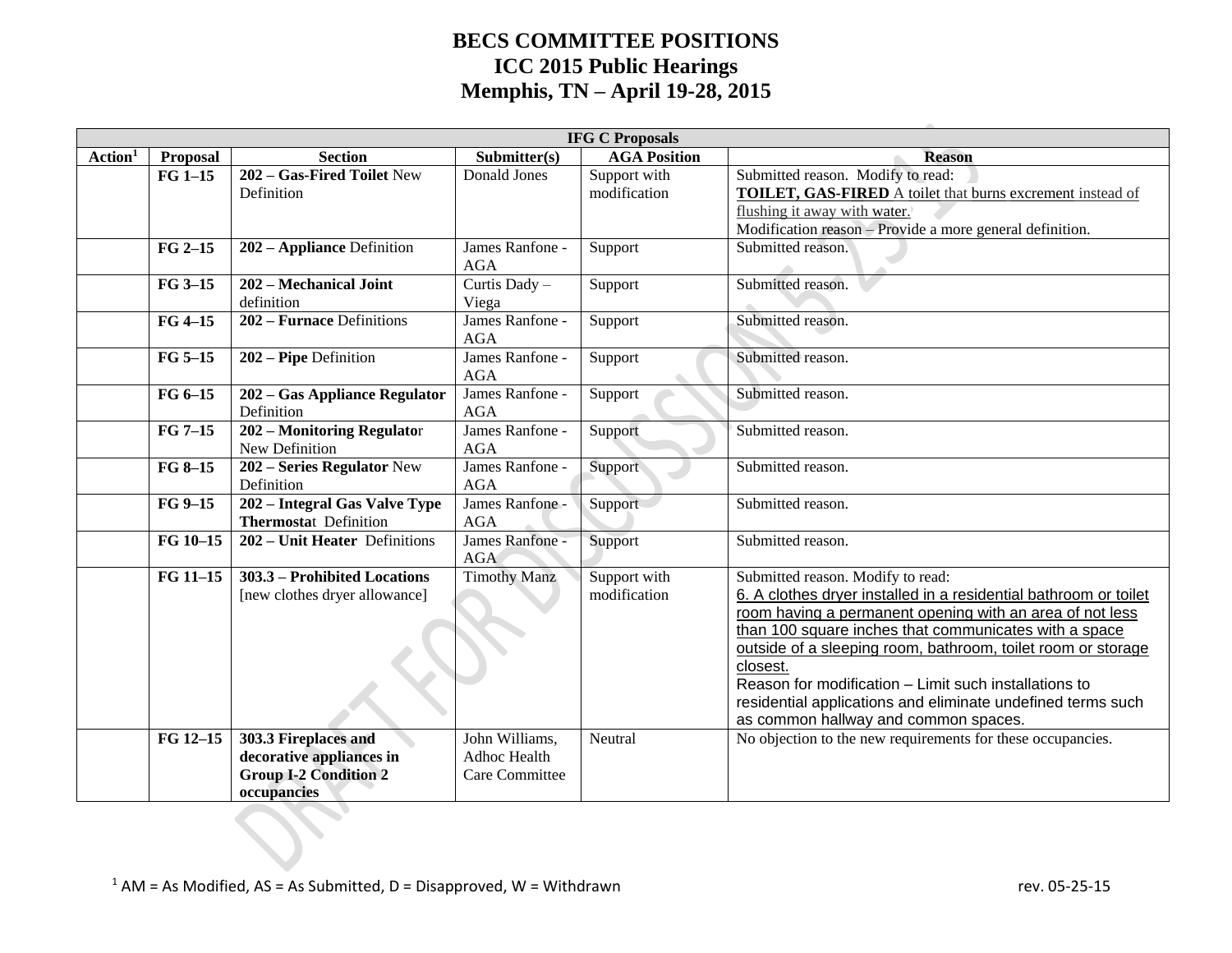|                     | <b>IFG C Proposals</b> |                                                 |                                    |                                                                              |                                                                                                                                                                                                                                                                                                                                                 |  |  |  |
|---------------------|------------------------|-------------------------------------------------|------------------------------------|------------------------------------------------------------------------------|-------------------------------------------------------------------------------------------------------------------------------------------------------------------------------------------------------------------------------------------------------------------------------------------------------------------------------------------------|--|--|--|
| Action <sup>1</sup> | <b>Proposal</b>        | <b>Section</b>                                  | Submitter(s)                       | <b>AGA Position</b>                                                          | <b>Reason</b>                                                                                                                                                                                                                                                                                                                                   |  |  |  |
|                     | FG 13-15               | 303.7 Pit locations                             | Guy McMann-<br><b>CAPMO</b>        | Oppose                                                                       | • The proponent claims the new requirements will not increase the<br>cost of installation but is appears a deeper and wider pit may<br>become necessary. No cost analysis is provided.<br>• No justification for the 6-inch clearance.<br>• No justification provided to increase the 12-inch to a 30-inch<br>clearance on the control side.    |  |  |  |
|                     | FG 14-15               | 394.13 (NEW) Existing<br><b>Appliances</b>      | James Ranfone -<br><b>AGA</b>      | Support                                                                      | Submitted reason. Note: this is being presented to the ICC as an<br>extract from the NFG C. No modifications are allowed.                                                                                                                                                                                                                       |  |  |  |
|                     | M 109-15<br>Part II    | 305.13 Air handler enclosures                   | Janine Snyder -<br><b>PMGCAC</b>   | Oppose                                                                       | • Overly restrictive. Would require circulating air for air<br>movement equipment even where the fuel-fired appliance is<br>direct vent or isolated from other equipment.<br>• "Enclosure" is not clearly defined and could apply to the entire<br>building.<br>• Not technically clear in that a "heat pump" does not have<br>circulating air. |  |  |  |
|                     | FG 15-15               | No proposal published.                          |                                    |                                                                              |                                                                                                                                                                                                                                                                                                                                                 |  |  |  |
|                     | FG 16-15               | 401.9 Identification                            | James Ranfone -<br><b>AGA</b>      | Support FG 17 over<br>FG 16 and FG 18.<br>Support if FG 17<br>fails.         | Submitted reason.                                                                                                                                                                                                                                                                                                                               |  |  |  |
|                     | FG 17-15               | 401.9 Identification                            | James Ranfone -<br><b>AGA</b>      | Support                                                                      | Submitted reason.                                                                                                                                                                                                                                                                                                                               |  |  |  |
|                     | FG 18-15               | <b>401.9 Identification</b>                     | <b>Bruce Swiecicki</b><br>$-$ NPGA | Support FG 17 over<br>FG 16 and FG 18.<br>Support if FG 16<br>and FG 17 fail | Submitted reason.                                                                                                                                                                                                                                                                                                                               |  |  |  |
|                     | FG 19-15               | 401.10 Third-party testing and<br>certification | James Ranfone -<br><b>AGA</b>      | Support FG 20 over<br>FG 19. Support FG<br>19 if FG 20 fails.                | Submitted reason.                                                                                                                                                                                                                                                                                                                               |  |  |  |
|                     | FG 20-15               | 401.10 Third-party testing and<br>certification | <b>Bruce Swiecicki</b><br>- NPGA   | Support                                                                      | Submitted reason.                                                                                                                                                                                                                                                                                                                               |  |  |  |
|                     | FG 21-15               | 404.6 Piping through<br>foundation wall         | Guy McMann-<br><b>CAPMO</b>        | Support FG 22 over<br>FG 21. Support if<br>FG 22 fails.                      | Submitted reason.                                                                                                                                                                                                                                                                                                                               |  |  |  |
|                     | FG 22-15               | 404.6 Piping through<br>foundation wall         | James Ranfone -<br><b>AGA</b>      | Support FG 22 over<br>FG 23                                                  | Submitted reason.                                                                                                                                                                                                                                                                                                                               |  |  |  |
|                     | FG 23-15               | 404.6 Piping through<br>foundation wall         | Bob Torbin-<br>Omega Flex          | Support if FG 22<br>fails                                                    | Submitted reason.                                                                                                                                                                                                                                                                                                                               |  |  |  |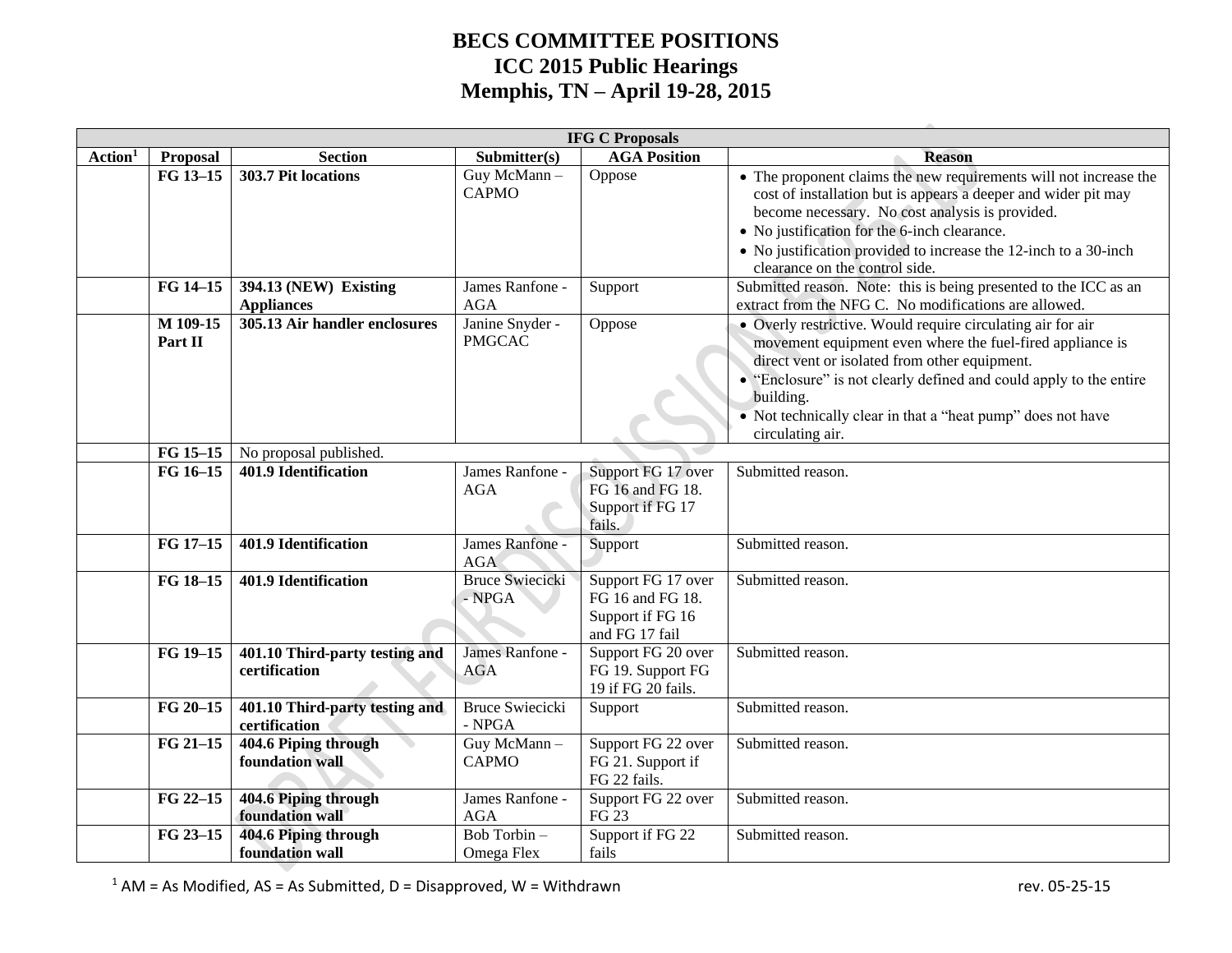|                     | <b>IFG C Proposals</b> |                                 |                               |                     |                                                                        |  |  |  |  |  |
|---------------------|------------------------|---------------------------------|-------------------------------|---------------------|------------------------------------------------------------------------|--|--|--|--|--|
| Action <sup>1</sup> | <b>Proposal</b>        | <b>Section</b>                  | Submitter(s)                  | <b>AGA Position</b> | <b>Reason</b>                                                          |  |  |  |  |  |
|                     | FG 24-15               | 404.11 Protection against       | James Ranfone -               | Support             | Submitted reason.                                                      |  |  |  |  |  |
|                     |                        | corrosion                       | <b>AGA</b>                    |                     |                                                                        |  |  |  |  |  |
|                     | FG 25-15               | 404.14 Piping underground       | Bob Torbin $-$                | Support with        | Submitted reason. Modify as follows:                                   |  |  |  |  |  |
|                     |                        | beneath buildings               | Omega Flex                    | modification        | 404.14 Piping underground beneath buildings. Piping installed          |  |  |  |  |  |
|                     |                        |                                 |                               |                     | underground beneath buildings is prohibited except where the           |  |  |  |  |  |
|                     |                        |                                 |                               |                     | piping is encased in a conduit of wrought iron, plastic pipe, steel    |  |  |  |  |  |
|                     |                        |                                 |                               |                     | pipe, a piping or encasement system listed for installation beneath    |  |  |  |  |  |
|                     |                        |                                 |                               |                     | buildings, or other approved conduit material designed to withstand    |  |  |  |  |  |
|                     |                        |                                 |                               |                     | the superimposed loads. The conduit shall be protected from            |  |  |  |  |  |
|                     |                        |                                 |                               |                     | corrosion in accordance with Section 404.11 and shall be installed     |  |  |  |  |  |
|                     |                        |                                 |                               |                     | in accordance with Section 404.14.1 or 404.14.2.                       |  |  |  |  |  |
|                     |                        |                                 |                               |                     | Modification Reason - The piping or encasement system must be          |  |  |  |  |  |
|                     |                        |                                 |                               |                     | specifically listed for use beneath a building and not just a "listed" |  |  |  |  |  |
|                     |                        |                                 |                               |                     | sleeve system which may not cover such locations.                      |  |  |  |  |  |
|                     | FG 26-15               | 404.17.3 Tracer                 | James Ranfone -<br><b>AGA</b> | Support             | Submitted reason.                                                      |  |  |  |  |  |
|                     | FG 27-15               | 408.4 Sediment trap [other      | Janine Snyder -               | Oppose              | The code requires other device used as a sediment trap to be           |  |  |  |  |  |
|                     |                        | devises]                        | <b>PMGCAC</b>                 |                     | approved by the AHJ. Their elimination as a viable option based        |  |  |  |  |  |
|                     |                        |                                 |                               |                     | on code misinterpretation is not justified.                            |  |  |  |  |  |
|                     | FG 28-15               | 408.4 Sediment trap [clothes]   | Janine Snyder -               | Oppose              | The list of exempted appliances are for those requiring user input to  |  |  |  |  |  |
|                     |                        | dryers]                         | <b>PMGCAC</b>                 |                     | manually start and where a malfunction would be apparent.              |  |  |  |  |  |
|                     |                        |                                 |                               |                     | Clothes dryers are attended appliances with the lack of drying         |  |  |  |  |  |
|                     |                        |                                 |                               |                     | would be apparent to the user.                                         |  |  |  |  |  |
|                     | FG 29-15               | 409.5.1 Located within the      | James Ranfone -               | Support             | Submitted reason.                                                      |  |  |  |  |  |
|                     |                        | same room [shutoff valves]      | <b>AGA</b>                    |                     |                                                                        |  |  |  |  |  |
|                     | FG 30-15               | 409.5.3 Located at manifold     | Janine Snyder -               | Oppose              | • No evidence provided that having a shutoff valve located on          |  |  |  |  |  |
|                     |                        | [shutoff valves located 50ft]   | <b>PMGCAC</b>                 |                     | another floor presents a hazard (as raised in the justification).      |  |  |  |  |  |
|                     |                        | away]                           |                               |                     | The allowance has been in the IFGC since the 2009 Edition.             |  |  |  |  |  |
|                     |                        |                                 |                               |                     | • No code requirement does not prevent the installation of a           |  |  |  |  |  |
|                     |                        |                                 |                               |                     | second shutoff valve at the appliance.                                 |  |  |  |  |  |
|                     | FG 31-15               | 409.7 Shutoff valves in tubing  | James Ranfone -               | Support             | Submitted reason.                                                      |  |  |  |  |  |
|                     |                        | systems                         | <b>AGA</b>                    |                     |                                                                        |  |  |  |  |  |
|                     | FG 32-15               | 410.2 MP regulators             | <b>Brent Ursenbach</b>        | Netural             | Submitted reason. The proposal would be acceptable.                    |  |  |  |  |  |
|                     |                        |                                 | - Utah Chapter                |                     |                                                                        |  |  |  |  |  |
|                     |                        | <b>410.4 Excess flow valves</b> | ICC                           |                     |                                                                        |  |  |  |  |  |
|                     | FG 33-15               |                                 | James Ranfone -<br><b>AGA</b> | Support             | Submitted reason.                                                      |  |  |  |  |  |
|                     |                        |                                 |                               |                     |                                                                        |  |  |  |  |  |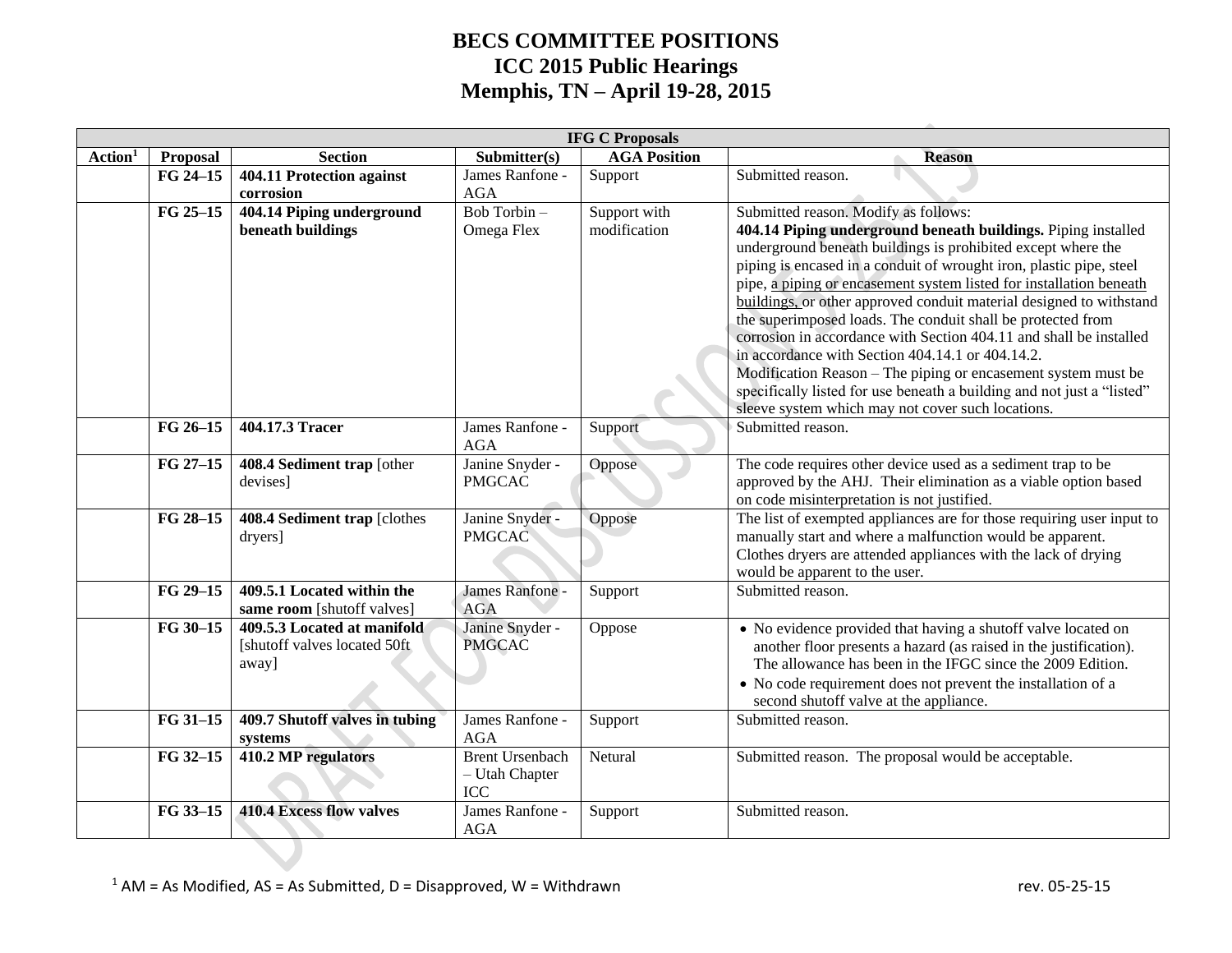|                     | <b>IFG C Proposals</b> |                                                                                                                                   |                                  |                     |                                                                                                                                                                                                                                                                                                                                                                                                                                                                                                                                                                                                                                                    |  |  |  |  |
|---------------------|------------------------|-----------------------------------------------------------------------------------------------------------------------------------|----------------------------------|---------------------|----------------------------------------------------------------------------------------------------------------------------------------------------------------------------------------------------------------------------------------------------------------------------------------------------------------------------------------------------------------------------------------------------------------------------------------------------------------------------------------------------------------------------------------------------------------------------------------------------------------------------------------------------|--|--|--|--|
| Action <sup>1</sup> | Proposal               | <b>Section</b>                                                                                                                    | Submitter(s)                     | <b>AGA Position</b> | <b>Reason</b>                                                                                                                                                                                                                                                                                                                                                                                                                                                                                                                                                                                                                                      |  |  |  |  |
|                     | FG 34-15               | <b>411.1 Connecting appliances</b><br>411.4 Injection Bunsen-type<br>burners<br>[gas hoses in labs and<br>educational facilities] | James Ranfone -<br><b>AGA</b>    | Support             | Submitted reason.                                                                                                                                                                                                                                                                                                                                                                                                                                                                                                                                                                                                                                  |  |  |  |  |
|                     | FG 35-15               | 411.2 Manufactured home<br>connections                                                                                            | Janine Snyder -<br><b>PMGCAC</b> | Oppose              | No evidence provided that gas piping installed under a<br>manufactured home has resulted in an accident or is a hazard. The<br>code allows the installation of gas piping in crawl spaces and other<br>concealed locations.                                                                                                                                                                                                                                                                                                                                                                                                                        |  |  |  |  |
|                     | FG 36-15               | 502.1 General [Cat IV plastic<br>vents to be listed to UL 1738]                                                                   | Larry Gill-<br><b>IPEX USA</b>   | Oppose              | The revision will create a conflict with Table 503.4 which requires<br>that vents for Category IV appliances are to be specified or<br>furnished by the manufacture of the listed appliance. The Category<br>IV manufacturer may not have had their appliance evaluated with<br>all UL 1738 venting materials. Listed Category IV appliances are<br>required by the ANSI product standards to be evaluated with the<br>manufacturer's specified venting material. The 2015 IFGC Edition<br>contains a revised Section 503.4.1, Plastic Pipe, to clarify that the<br>manufacturer shall identify the specific plastic piping that is to be<br>used. |  |  |  |  |
|                     | FG 37-15               | 618.2 Forced air furnace                                                                                                          | Guy McMann -<br><b>CAPMO</b>     | Support             | Submitted reason.                                                                                                                                                                                                                                                                                                                                                                                                                                                                                                                                                                                                                                  |  |  |  |  |
|                     | FG 38-15               | 618.4 Prohibited source [return<br>air from indoor pool areas]                                                                    | Guy McMann -<br><b>CAPMO</b>     | Oppose              | • No technical justification provided to restrict return air from<br>indoor pool locations since no evidence provided that humid<br>locations negative impact forced air appliances.<br>• Overly restrictive since a dedicated force air system serving only<br>the indoor pool area would be prohibited (could not that return<br>air from the space).                                                                                                                                                                                                                                                                                            |  |  |  |  |
|                     | FG 39-15               | <b>621.4 Prohibited locations</b><br>[unvented heaters in new<br>dwelling units]                                                  | <b>Craig Conner</b>              | Oppose              | No new technical justification provided.                                                                                                                                                                                                                                                                                                                                                                                                                                                                                                                                                                                                           |  |  |  |  |
|                     | FG 40-15               | <b>623.2 Prohibited location</b><br>[commercial cooking appliances<br>in residential units]                                       | James Ranfone -<br><b>AGA</b>    | Support             | Submitted reason.                                                                                                                                                                                                                                                                                                                                                                                                                                                                                                                                                                                                                                  |  |  |  |  |
|                     | FG 41-15               | 624.3 Location [water heaters]                                                                                                    | Guy McMann -<br>CAPMO            | Oppose              | Reference to 303 is not needed for clarity. Section 303 installation<br>requirements apply to all appliances and it has not been necessary<br>to provide a reference to 303 for other appliances covered in<br>chapter 6.                                                                                                                                                                                                                                                                                                                                                                                                                          |  |  |  |  |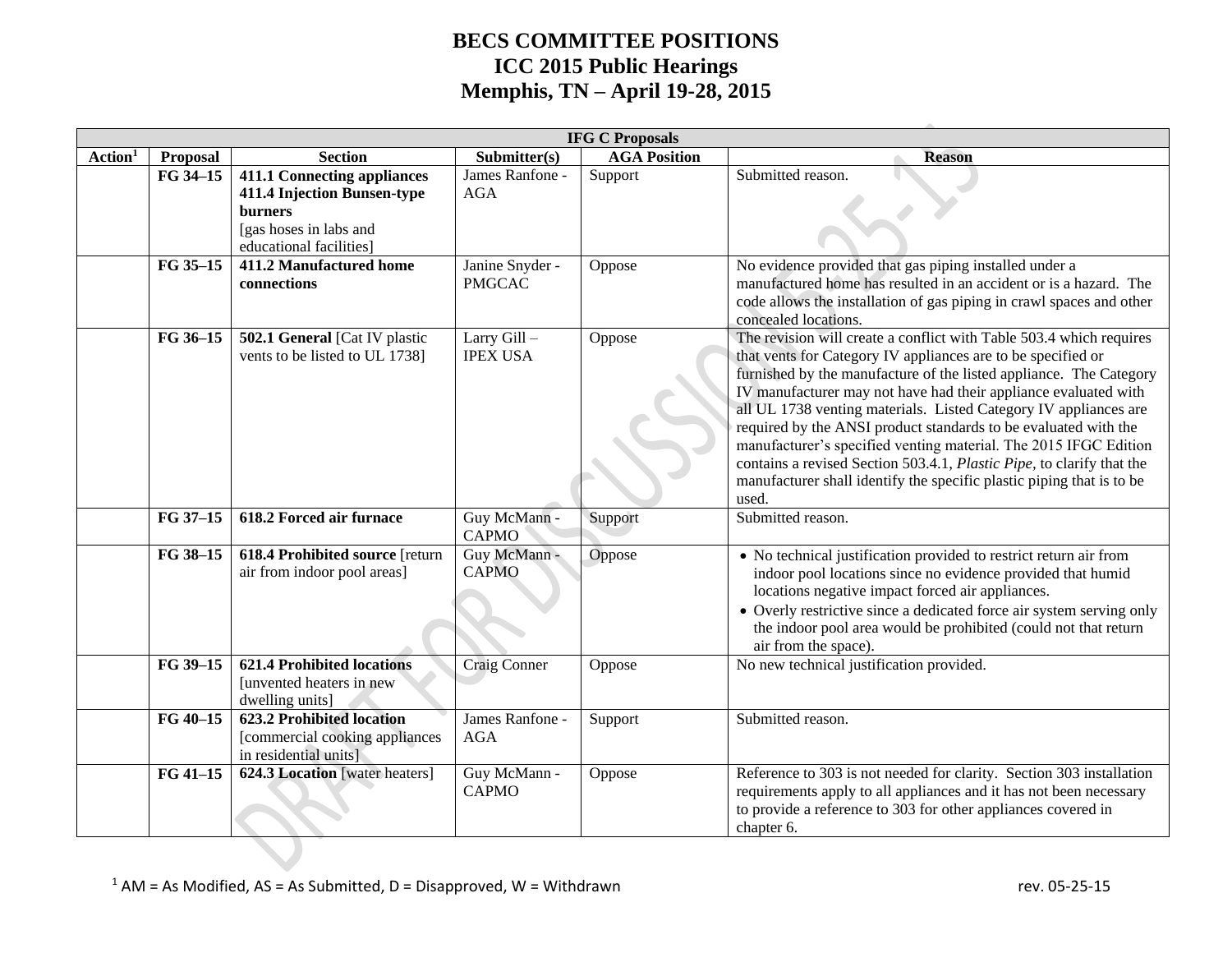| <b>IFG C Proposals</b> |                 |                              |                         |                     |                                                                         |  |  |  |  |
|------------------------|-----------------|------------------------------|-------------------------|---------------------|-------------------------------------------------------------------------|--|--|--|--|
| Action <sup>1</sup>    | <b>Proposal</b> | Section                      | $\mathbf{Submitter(s)}$ | <b>AGA Position</b> | Reason                                                                  |  |  |  |  |
|                        | $FG 42-15$      | 624.2 Water heaters utilized | Janine Snyder -         | Neutral?            | I don't like it but the proponent is correct in that a water heater not |  |  |  |  |
|                        | Part I          | for space heating.           | <b>PMGCAC</b>           |                     | supplying the potable water system is not a water heater by             |  |  |  |  |
|                        |                 |                              |                         |                     | definition. Need to discuss.                                            |  |  |  |  |

|                     |                               |                                                              |                                  | <b>IMC Proposals</b> |                                                                                                                                                                                                                                                                                                            |
|---------------------|-------------------------------|--------------------------------------------------------------|----------------------------------|----------------------|------------------------------------------------------------------------------------------------------------------------------------------------------------------------------------------------------------------------------------------------------------------------------------------------------------|
| Action <sup>1</sup> | <b>IMC</b><br><b>Proposal</b> | <b>Section Impacted</b>                                      | Submitter(s)                     | <b>AGA Position</b>  | <b>Reason</b>                                                                                                                                                                                                                                                                                              |
|                     | FG 45-15                      | 1002.2 Water heaters utilized                                | Janine Snyder -                  | Neutral?             | I don't like it but the proponent is correct in that a water heater not                                                                                                                                                                                                                                    |
|                     | Part III                      | for space heating                                            | <b>PMGCAC</b>                    |                      | supplying the potable water system is not a water heater by<br>definition. Need to discuss.                                                                                                                                                                                                                |
|                     | $M2-12$                       | 202 Acces (TO), Ready<br>Access (TO) [Door]                  | Janine Snyder -<br><b>PMGCAC</b> | Oppose               | The proposed change is overly restrictive. In the case of Access,<br>removing "door" from the definition would prohibit the installation<br>of devices and equipment currently allowed in closet locations. The<br>two definitions are well understood.                                                    |
|                     | M9-15                         | 202 Ventilation definition                                   | Janine Snyder -<br><b>PMGCAC</b> | Oppose               | Overly restrictive since the proposed change would require the<br>introduction of outdoor for ventilation purposes. For fuel-fired<br>appliances, ventilation applies to the cooling of the appliance<br>through the movement of room air. The term as currently used in the<br>IMC and IFG C is accurate. |
|                     | M 12-15                       | 303.9 Fireplaces in Group I-2<br><b>Condition 2</b>          | John Williams,<br>Ad hoc Health  | Neutral              | No objection to the new requirements for these occupancies. Similar<br>proposal is FG 12-15.                                                                                                                                                                                                               |
|                     |                               | 901.5 Solid fuel-burning                                     | <b>Care Committee</b>            |                      |                                                                                                                                                                                                                                                                                                            |
|                     |                               | fireplaces and appliances in<br><b>Group I-2 Condition 2</b> |                                  |                      |                                                                                                                                                                                                                                                                                                            |
|                     | M 15-15                       | <b>306.1.1 Central Furnaces</b>                              | Janine Snyder -                  | Neutral              | Submitted reason.                                                                                                                                                                                                                                                                                          |
|                     | Part I                        | [working clearances]                                         | <b>PMGCAC</b>                    |                      |                                                                                                                                                                                                                                                                                                            |
|                     | M 46-15                       | 505.2 Makeup air required.                                   | Mike Moore-                      | Oppose               | The current makeup air requirement appliance to any space whether                                                                                                                                                                                                                                          |
|                     |                               | 505.2.1 (New) Makeup air                                     | Broan-Nu                         |                      | there is fuel fire appliance installed or not. The makeup air for these                                                                                                                                                                                                                                    |
|                     |                               | dampers                                                      | Tone/Newport<br>Ventures         |                      | high exhaust system not only impacts fuel-fire appliances, but other                                                                                                                                                                                                                                       |
|                     |                               |                                                              |                                  |                      | building performance issues, such as moisture infiltration into<br>building wall cavities that may be caused by excessive negative                                                                                                                                                                         |
|                     |                               |                                                              |                                  |                      | building pressures. The proposed revision restricts the need for                                                                                                                                                                                                                                           |
|                     |                               |                                                              |                                  |                      | makeup air only to where fuel fire appliances are installed which                                                                                                                                                                                                                                          |
|                     |                               |                                                              |                                  |                      | ignores other crucial building performance issues.                                                                                                                                                                                                                                                         |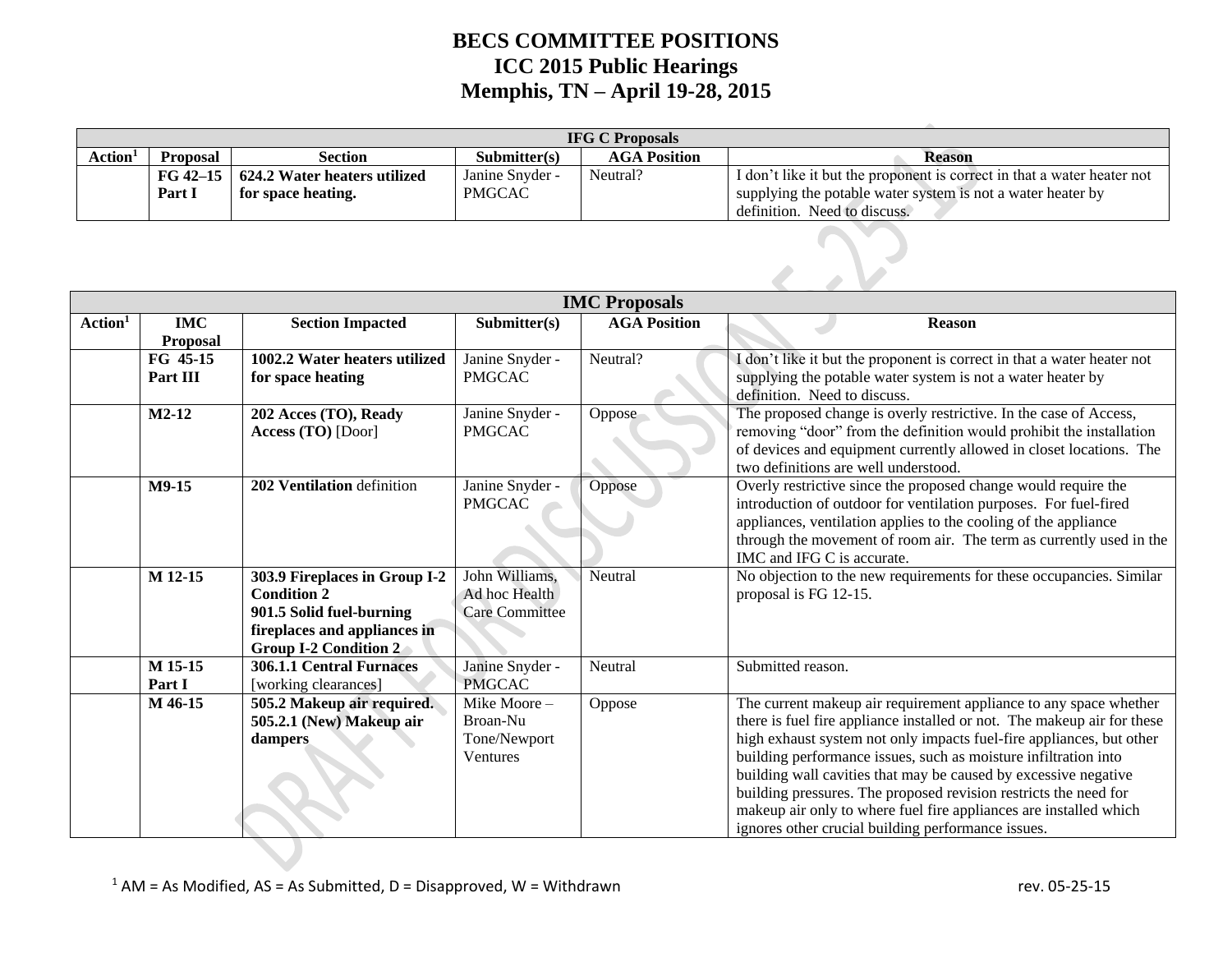|                     | <b>IMC Proposals</b>          |                              |                                  |                     |                                                                                                                                                                                                                                                                                                                                           |  |  |  |  |
|---------------------|-------------------------------|------------------------------|----------------------------------|---------------------|-------------------------------------------------------------------------------------------------------------------------------------------------------------------------------------------------------------------------------------------------------------------------------------------------------------------------------------------|--|--|--|--|
| Action <sup>1</sup> | <b>IMC</b><br><b>Proposal</b> | <b>Section Impacted</b>      | Submitter(s)                     | <b>AGA Position</b> | <b>Reason</b>                                                                                                                                                                                                                                                                                                                             |  |  |  |  |
|                     | M 104-15                      | 916.1 General [pool heaters] | Jennifier<br>Hatfield / APSP     | Oppose              | Gas-fired pool heater coverage is required to be in the IFGC. The<br>proposal would be acceptable if modified to eliminate Gas-Fired<br>pool heater coverage.                                                                                                                                                                             |  |  |  |  |
|                     | M109-15<br>Part I             | 929.1 Air handler enclosures | Janine Snyder -<br><b>PMGCAC</b> | Oppose              | Overly restrictive. Would require circulating air for air movement<br>equipment even where the fuel-fired appliance is direct vent or<br>isolated from other equipment.<br>"Enclosure" is not clearly defined and could apply to the entire<br>building.<br>Not technically clear in that a "heat pump" does not have circulating<br>air. |  |  |  |  |
|                     |                               |                              |                                  |                     |                                                                                                                                                                                                                                                                                                                                           |  |  |  |  |
|                     |                               |                              |                                  |                     |                                                                                                                                                                                                                                                                                                                                           |  |  |  |  |
|                     |                               |                              |                                  |                     |                                                                                                                                                                                                                                                                                                                                           |  |  |  |  |
|                     |                               |                              |                                  |                     |                                                                                                                                                                                                                                                                                                                                           |  |  |  |  |

|                     | <b>IPC Proposals</b> |                         |              |                     |               |  |  |  |
|---------------------|----------------------|-------------------------|--------------|---------------------|---------------|--|--|--|
| Action <sup>1</sup> | <b>IPC</b>           | <b>Section Impacted</b> | Submitter(s) | <b>AGA Position</b> | <b>Reason</b> |  |  |  |
|                     | <b>Proposal</b>      |                         |              |                     |               |  |  |  |
|                     | None                 |                         |              |                     |               |  |  |  |

|                                                                                                                      | <b>IRC</b> Proposals |                                      |                 |          |                                                                         |  |  |  |  |  |
|----------------------------------------------------------------------------------------------------------------------|----------------------|--------------------------------------|-----------------|----------|-------------------------------------------------------------------------|--|--|--|--|--|
| Action <sup>1</sup><br><b>IRC</b><br><b>AGA Position</b><br>Submitter(s)<br><b>Section Impacted</b><br><b>Reason</b> |                      |                                      |                 |          |                                                                         |  |  |  |  |  |
|                                                                                                                      | <b>Proposal</b>      |                                      |                 |          |                                                                         |  |  |  |  |  |
|                                                                                                                      | FG 45-15             | <b>P2803.1 Protection of potable</b> | Janine Snyder - | Neutral? | I don't like it but the proponent is correct in that a water heater not |  |  |  |  |  |
|                                                                                                                      | Part II              | water                                | <b>PMGCAC</b>   |          | supplying the potable water system is not a water heater by             |  |  |  |  |  |
|                                                                                                                      |                      | M2004.1 General                      |                 |          | definition. Need to discuss.                                            |  |  |  |  |  |
|                                                                                                                      | M 15-15              | <b>M1305.1.1 Central Furnaces</b>    | Janine Snyder - | Neutral  | Submitted reason.                                                       |  |  |  |  |  |
|                                                                                                                      | Part II              | [working clearances]                 | <b>PMGCAC</b>   |          |                                                                         |  |  |  |  |  |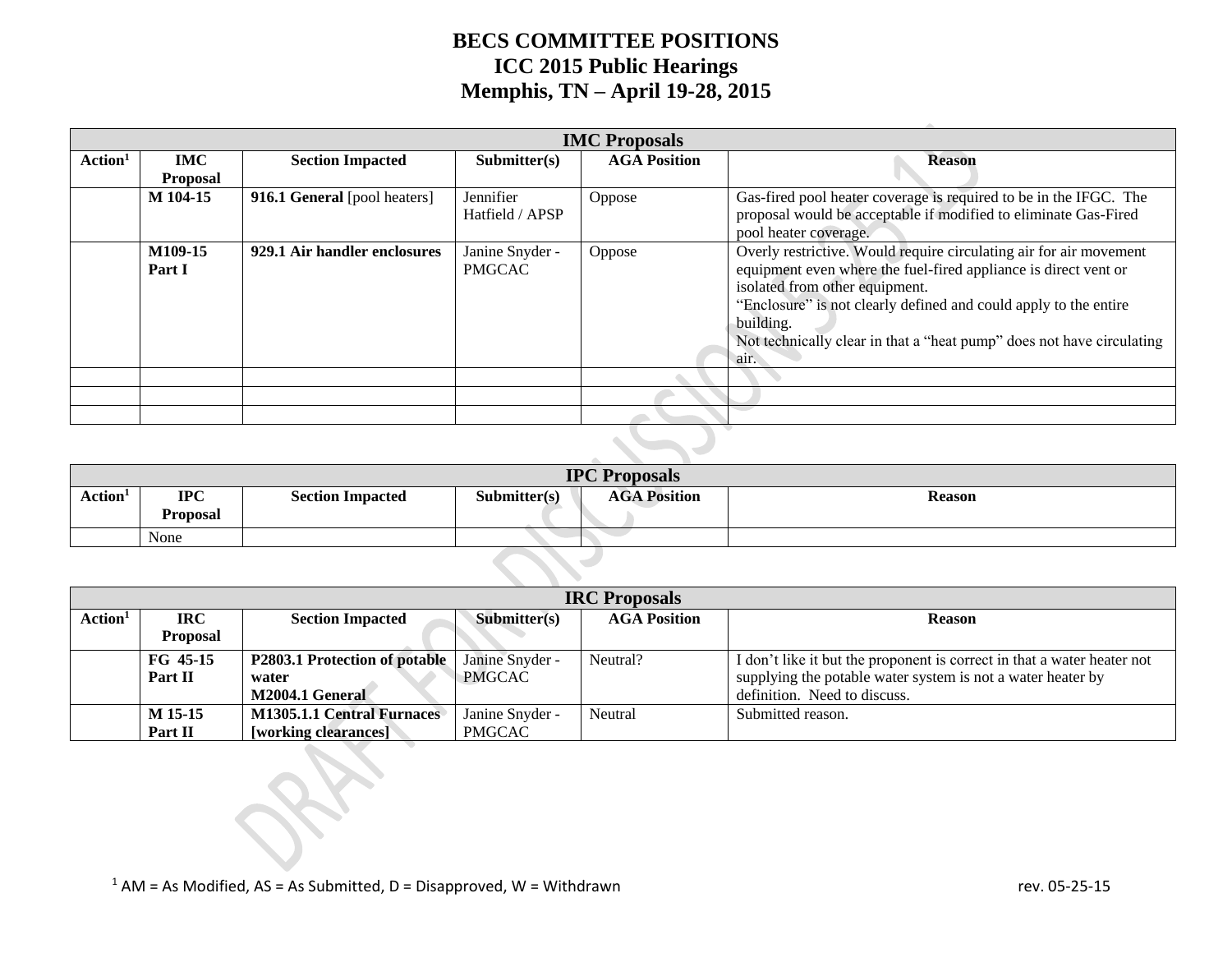|                     | <b>IRC Proposals</b>          |                                                                       |                                                     |                     |                                                                                                                                                                                                                                                                                                                                                                                                                                                                                                                                                           |  |  |  |  |
|---------------------|-------------------------------|-----------------------------------------------------------------------|-----------------------------------------------------|---------------------|-----------------------------------------------------------------------------------------------------------------------------------------------------------------------------------------------------------------------------------------------------------------------------------------------------------------------------------------------------------------------------------------------------------------------------------------------------------------------------------------------------------------------------------------------------------|--|--|--|--|
| Action <sup>1</sup> | <b>IRC</b><br><b>Proposal</b> | <b>Section Impacted</b>                                               | Submitter(s)                                        | <b>AGA Position</b> | <b>Reason</b>                                                                                                                                                                                                                                                                                                                                                                                                                                                                                                                                             |  |  |  |  |
|                     | M109-15<br>Part III           | M1602.3 Air handler<br>enclosures                                     | Janine Snyder -<br><b>PMGCAC</b>                    | Oppose              | Overly restrictive. Would require circulating air for air movement<br>equipment even where the fuel-fired appliance is direct vent or<br>isolated from other equipment.<br>"Enclosure" is not clearly defined and could apply to the entire<br>building.<br>Not technically clear in that a "heat pump" does not have circulating<br>air.                                                                                                                                                                                                                 |  |  |  |  |
|                     | <b>RM 15-15</b>               | M1503.4 Makeup air<br>required                                        | Mike Moore-<br>Broan-Nu<br>Tone/Newport<br>Ventures | Oppose              | The current makeup air requirement appliance to any space whether<br>there is fuel fire appliance installed or not. The makeup air for these<br>high exhaust system not only impacts fuel-fire appliances, but other<br>building performance issues, such as moisture infiltration into<br>building wall cavities that may be caused by excessive negative<br>building pressures. The proposed revision restricts the need for<br>makeup air only to where fuel fire appliances are installed which<br>ignores other crucial building performance issues. |  |  |  |  |
|                     | <b>RM 21-15</b>               | M1506.3                                                               | Janine Snyder -<br><b>PMGCAC</b>                    | Oppose              | The proposal would eliminate the 3 ft exception for gravity air intake<br>opening, operable windows, and doors. The exception would only<br>apply to the mechanical intakes. The original exception applied to<br>both types of air intakes. Proposal would be OK with exception is<br>added back into new #2.                                                                                                                                                                                                                                            |  |  |  |  |
|                     | RM 38-15                      | M2005.1 General and<br><b>Prohibited locations [water</b><br>heaters] | Guy McMann -<br><b>CAPMO</b>                        | Neutral             | Proposed changes deal with non-gas fired water heaters.                                                                                                                                                                                                                                                                                                                                                                                                                                                                                                   |  |  |  |  |
|                     | RM 39-15                      | M2006.1 General [gas pool<br>heater]                                  | Jennifier<br>Hatfield / APSP                        | Oppose              | Gas-fired pool heater coverage is required to be in the IFGC. The<br>proposal would be acceptable if modified to eliminate Gas-Fired<br>pool heater coverage.                                                                                                                                                                                                                                                                                                                                                                                             |  |  |  |  |
|                     | <b>RP 5-15</b>                | P2801.6 Required pan [plastic]<br>pans under gas-fired water heater]  | Kari Hebrank -<br>VizCO-US                          | Support             | Submitted reason.                                                                                                                                                                                                                                                                                                                                                                                                                                                                                                                                         |  |  |  |  |

| <b>EB</b> Proposals |                               |                         |              |                     |               |  |  |  |
|---------------------|-------------------------------|-------------------------|--------------|---------------------|---------------|--|--|--|
| Action <sup>1</sup> | <b>IPC</b><br><b>Proposal</b> | <b>Section Impacted</b> | Submitter(s) | <b>AGA Position</b> | <b>Reason</b> |  |  |  |